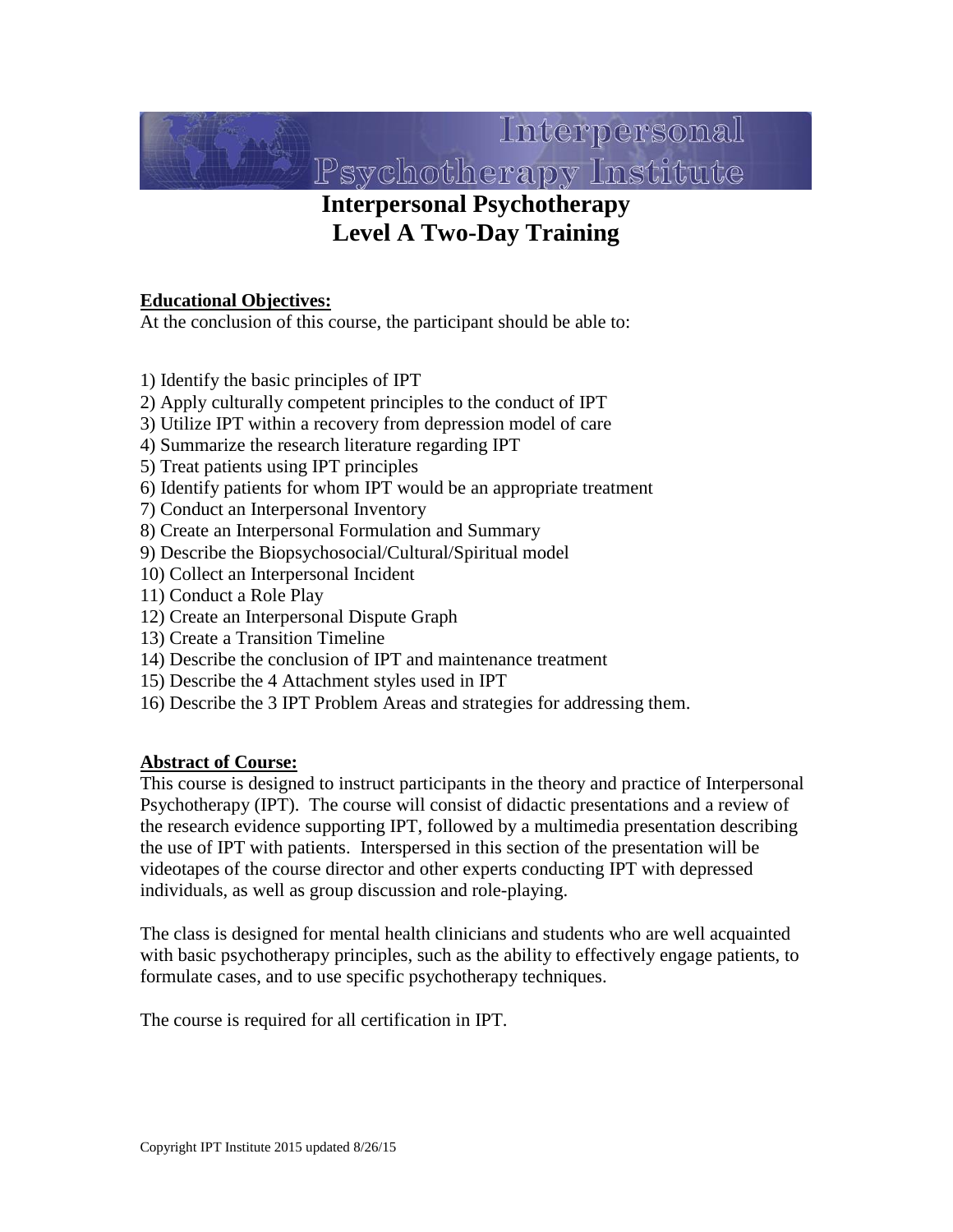# IPT Training Course

### **PROGRAM**

### **DAY 1**

| $8.00 - 9.00$   | <b>REGISTRATION</b>                               |
|-----------------|---------------------------------------------------|
| $9.00 - 10:45$  | <b>IPT: Theory and Evidence for Efficacy</b>      |
| $10.45 - 11.00$ | <b>Break</b>                                      |
| $10.45 - 1.00$  | <b>IPT: Structure and Interpersonal Inventory</b> |
| $1.00 - 2.00$   | <b>LUNCH</b>                                      |
| $2.00 - 3.00$   | <b>IPT: Formulation and Summary</b>               |
| $3.00 - 3.15$   | <b>Break</b>                                      |
| $3.15 - 5.00$   | <b>IPT: Case Presentation: Role Transitions</b>   |